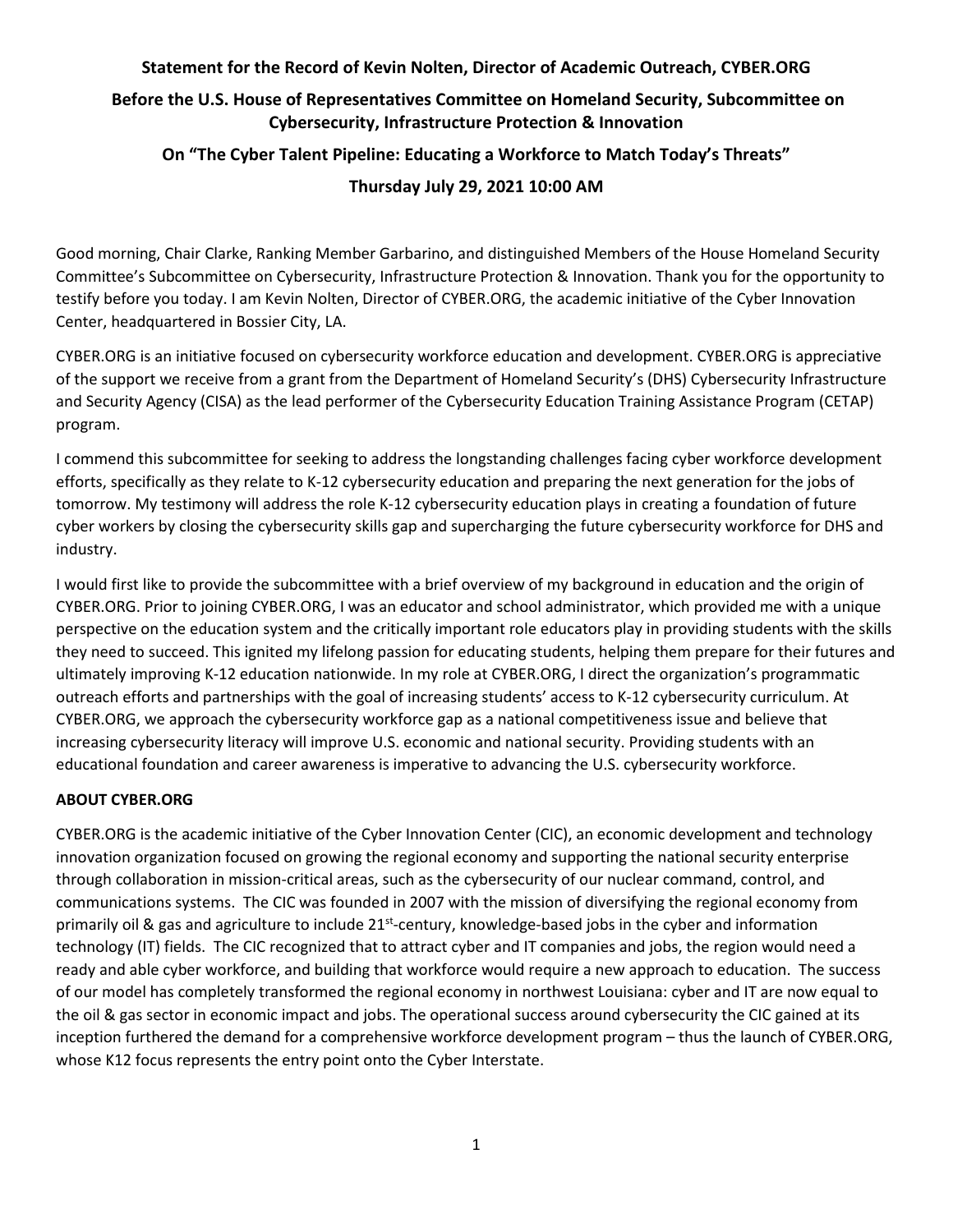

Created in 2011, CYBER.ORG (formerly the National Integrated Cyber Education Research Center or NICERC) identified a specific need in K-12 education for a systematic and integrated solution that would build the foundation for educating the next-generation, cyber-literate workforce. Our goal was to engage K-12 students in STEM, computer science and most importantly, cybersecurity. Since then, we have implemented an integrated curricular experience across multiple academic disciplines through the development of project-driven, hands-on curricula; delivered educator professional development; established K-12 cybersecurity-based pathways; and created national cybersecurity competitions; and.

CYBER.ORG was initially created using state and local funds but was identified by the Department of Homeland Security in 2011 as an exemplar program and received funding to scale its efforts across the country. As a result of this funding and support, over the last eight years CYBER.ORG has built a K-12 cyber education program with age-appropriate content that aligns with individual state standards for education. The impact of that work is measured in thousands of teachers and millions of students with access to more content, resources and training that will fuel the cyber workforce pipeline for the future.

### **THE CHALLENGE**

The U.S. has been struggling to solve the cyber workforce shortage in this country for too long. The workforce gap that exists today is directly connected to the country's lack of attention to STEM (science, technology, engineering, mathematics) education 15-20 years ago. Very similar to the Space Race, the United States must ensure that our students, the future workforce of our country, are equipped with the knowledge, skills, and abilities to defend against vulnerabilities in cyberspace.

CYBER.ORG recognizes this mounting challenge and has built a successful educational model that is critical to ensuring that teachers can teach cybersecurity and students have the skills necessary to meet future workforce needs. The recent, unprecedented cyberattacks like the SolarWinds and Colonial Pipeline clearly demonstrate the adverse effects of our national cybersecurity vulnerabilities, which can in part be attributed to the U.S. workforce shortage. We must increase resources and partnerships with real investments in our future U.S. workforce to ensure we are better equipped to deal with emerging technological threats.

Statistics highlight the urgency of this challenge, as increasingly complex attacks are occurring at a time when there are more than 464,000 unfilled cybersecurity roles in the United States. Filling these positions is essential to protecting both public and private organizations from outside threats, advancing U.S. innovation, and diversifying our country's cybersecurity workforce. The first step toward doing this is educating students on cybersecurity literacy as early as kindergarten.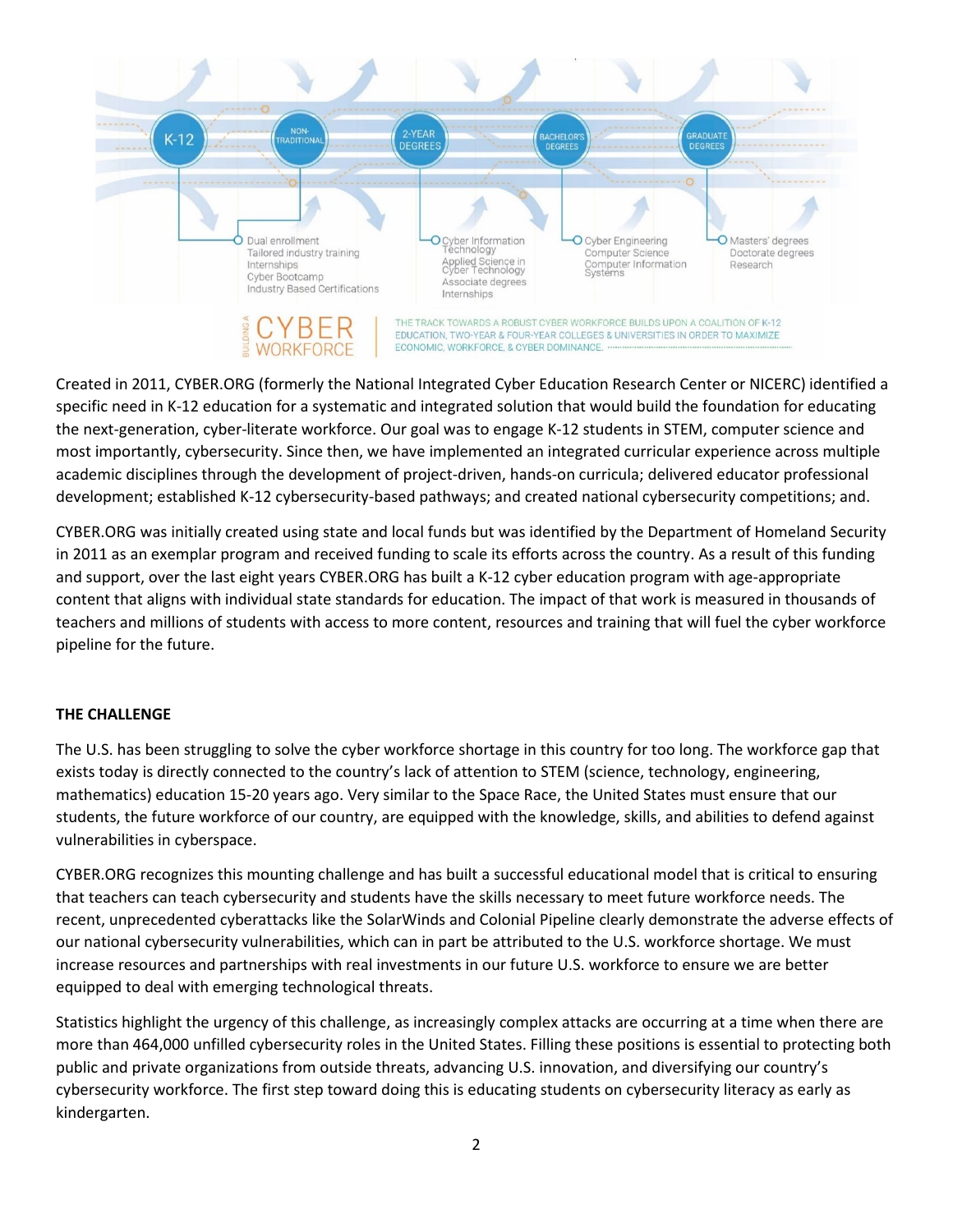#### **CYBER.ORG APPROACH - EMPOWER EDUCATORS TO PREPARE THE NEXT GENERATION CYBER WORKFORCE**

Advancing the cybersecurity workforce is critical to protecting the country's national security and advancing its cybersecurity posture. K-12 cybersecurity education plays a fundamental role in helping students develop the skills needed to pursue cybersecurity careers in greater numbers. As such, the CETAP Program is crucial to providing the United States with the professional level expertise needed to solve the cyber challenges of tomorrow, but more can be done to support these efforts. CYBER.ORG has developed a multi-pronged approach to ensuring students nationwide have the educational cybersecurity foundation and career awareness needed to advance the national cybersecurity workforce.

#### *QUALITY CURRICULUM AND EFFECTIVE PROFESSIONAL DEVELOPMENT*

Through CETAP, CYBER.ORG develops and distributes cyber and cybersecurity curricula to K-12 educators across the country at no cost to the educators. The CYBER.ORG approach supports cybersecurity curriculum development to provide resources for elementary and secondary school teachers that foster foundational cybersecurity awareness, cybersecurity career awareness, and technical cybersecurity skills. The curriculum is mapped to relevant state and national standards and includes resources that make up 20+ full years of curriculum (180+ hours). The curriculum is developed by subject matter experts in K-12 education, including faculty from higher education institutions across the country and representatives from industry and government. The CYBER.ORG team, who serve as lead developers, are all experienced educators, many carrying a master's and/or doctorate degree in curriculum and instruction, educational leadership, and educational technology.

CYBER.ORG currently provides K-12 cybersecurity workforce development assistance to educators in all 50 states, with a cumulative estimated impact of over 3,000,000 students. More than 23,000 teachers are currently enrolled in CYBER.ORG's content platform and over 17,000 teachers have been trained to use CYBER.ORG content for K-12 cybersecurity education.

CYBER.ORG, in August of 2021, will publish the country's first set of national K-12 cybersecurity learning standards. Currently, there are only a few models of state-developed cybersecurity standards and no national standards specific to cybersecurity. The goal with the standards is to increased access to cybersecurity education opportunities for students that will prepare them to enter the workforce or to expand their study in college. The standards will take two approaches. The first is ensuring students have a foundational cyber understanding and knowledge to live, work, and play in cyberspace safely. The second is ensuring students have the technical skills to pursue industry-based certifications such as CompTIA's IT Fundamentals, A+ and Security+.

#### *NATION-WIDE DEPLOYMENT*

Over the past eight years, CYBER.ORG has been the lead technical institution for CETAP as it has developed and distributed a scalable program for educating the next-generation, cyber-literate workforce through a replicable educational solution for state departments of education, school districts, and individual educators from across the county.

CYBER.ORG has made a significant impact in advancing K-12 cybersecurity education in states across the country thanks to partnerships with government, educators, and school districts. With both a top-down and bottom-up approach, CYBER.ORG has been able to not only align programs to relevant state standards, help states develop cyber-related standards and pathways, and scale programming throughout the country, but also has been able to provide classroomspecific resources to educators wishing to implement modules on ransomware, or other cybersecurity topics.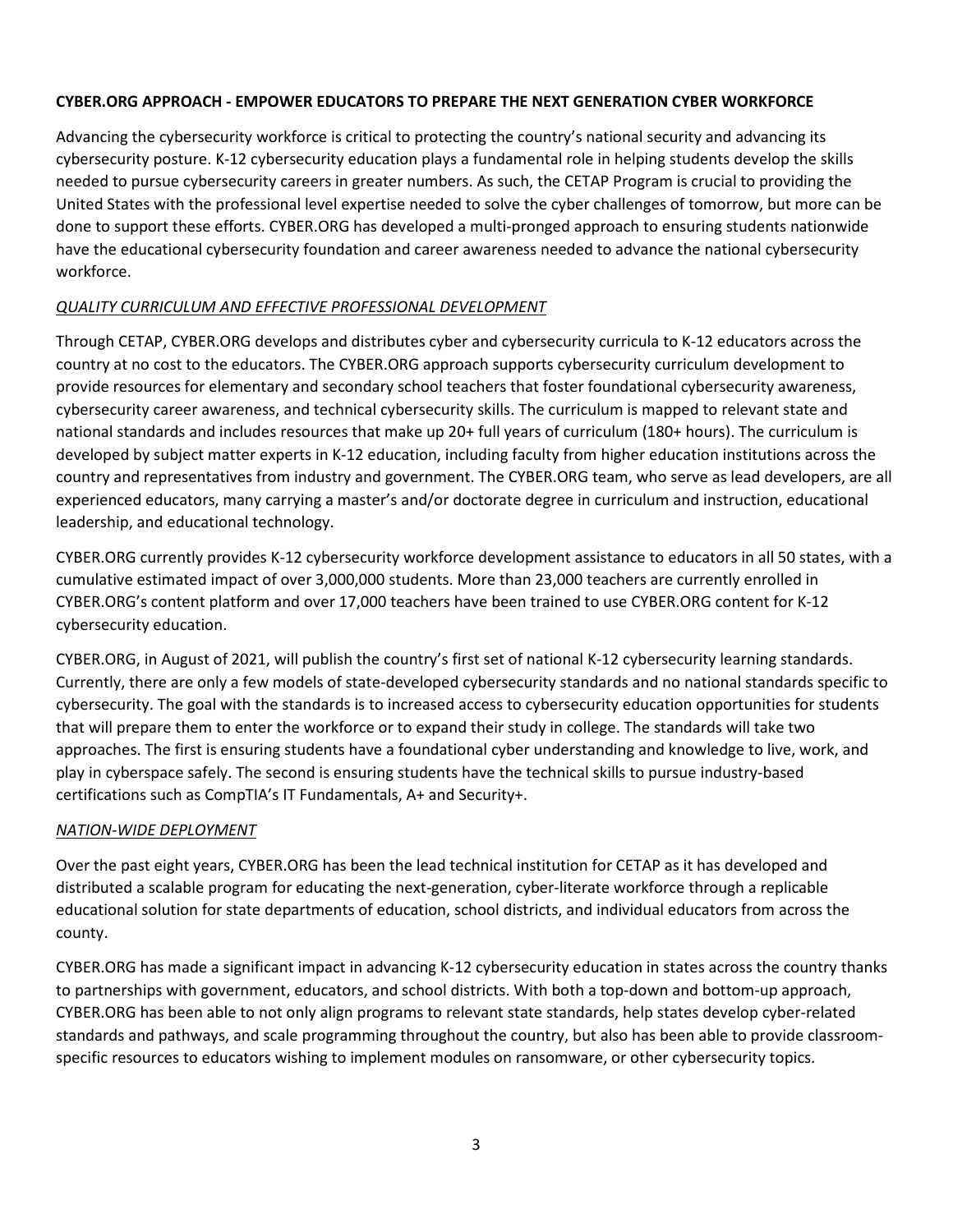

In addition to partnering with state departments of education, school districts, and classroom teachers, CYBER.ORG also prides itself on engagement with community organizations, non-profits, and industry. For example, in partnership with Palo Alto Networks, CYBER.ORG worked with the Girl Scouts USA to develop 18 cybersecurity badges to introduce more young women to cybersecurity. To date, more than 200,000 cybersecurity badges have been earned by Girl Scouts from across the country.

CYBER.ORG is also working with another global cybersecurity defense contractor to develop a 'badging' program to ensure K-12 students have skill sets and industry-based certifications to pursue 2- and 4- year degrees or jump straight into the cybersecurity workforce immediately after high school.

In the national delivery, CYBER.ORG has seen 64% of the teachers trained over the past 3 years come from Title 1 schools, that is schools that service students from low socioeconomic communities. Additionally, the efforts around diversifying the cybersecurity workforce have been very deliberate. Recently, CYBER.ORG launched a K-12 Historically Black College and University (HBCU) and Minority Serving Institution (MSI) Feeder Program to further strengthen the talent pipeline and increase the number of minority students pursuing cybersecurity degrees. CYBER.ORG is in the process of developing a K-12 feeder program for Grambling State University (GSU), a HBCU and the first university in Louisiana to create a cybersecurity undergraduate degree. In 2021-2022, CYBER.ORG will replicate this program between minority-serving school districts and HBCUs across the country.

The current reach of the CYBER.ORG curriculum content has impacted student achievement and interest in STEM and cyber career pathways. In a 2021 evaluation conducted by CYBER.ORG, 66% of students who completed CYBER.ORG's Cybersecurity course wanted to explore career options in cybersecurity, while 48% of students intended to earn at least one cyber-related industry-based certification before graduating from high school.

#### *CONNECTING STUDENTS TO CYBERSECURITY DEGREES AND CAREERS*

Many studies show that the formative years for a student's career trajectory occur around the middle school level, 6th-8th grade. This period, and the years leading up it, is critical for policymakers, industry, government, and educators to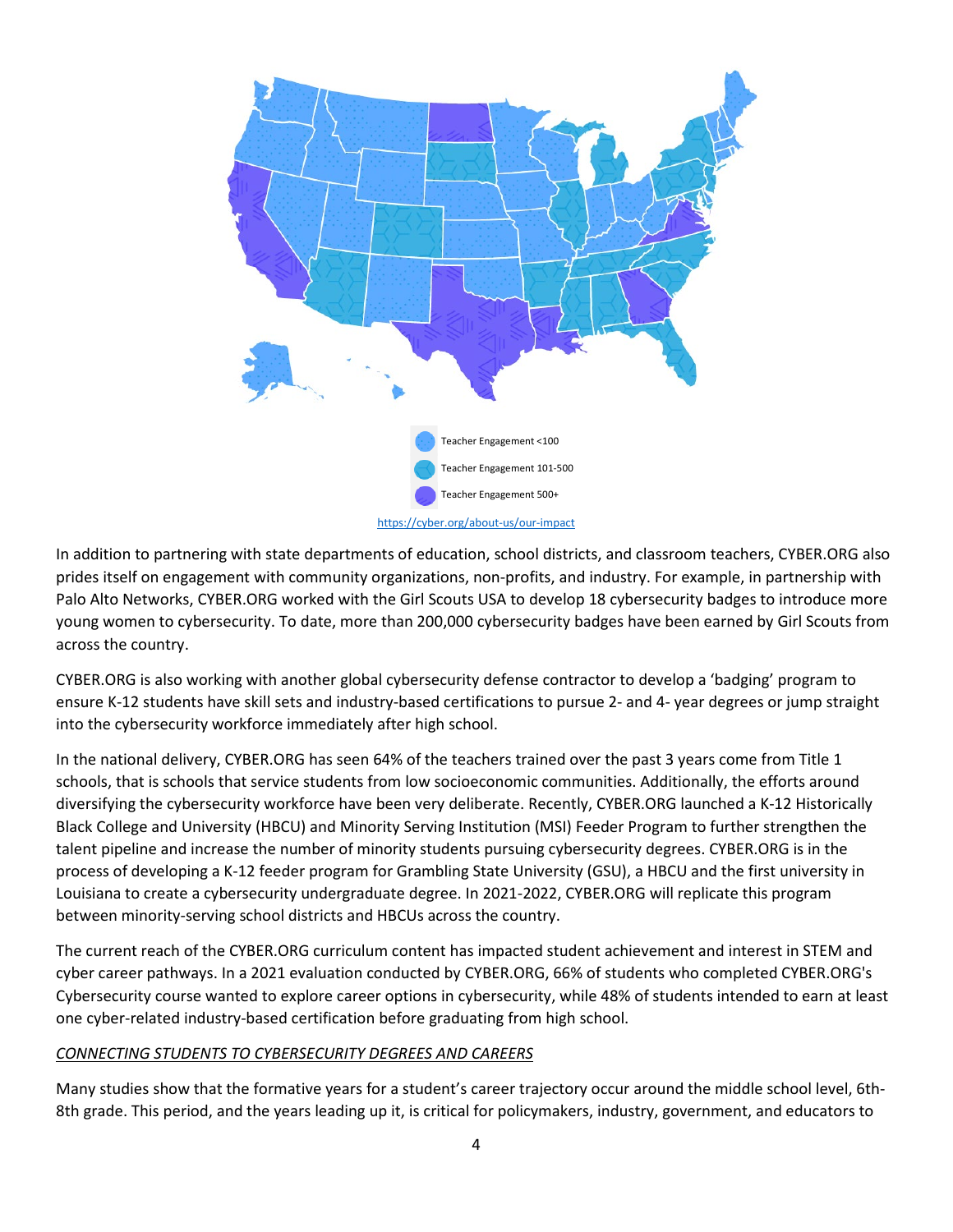begin introducing students to 21st-century options – jobs that many students don't know about, and in some cases jobs that do not yet exist.

CYBER.ORG, as a workforce development organization, ensures teachers have the resources and confidence to prepare students for the next level – whether that is a 2- or 4-year college/university degree, or whether that is direct entry from high school into a cybersecurity career. This confidence is gained through the no-cost professional development offered by the CYBER.ORG team.



In addition to increasing teacher's confidence in introducing their students to cybersecurity careers, CYBER.ORG provides students with Career Profile Cards [\(https://cyber.org/career-exploration/cyber-career-profiles\)](https://cyber.org/career-exploration/cyber-career-profiles) that introduces them to jobs in cybersecurity. Aligned to the NICE cybersecurity workforce framework, each Career Profile Card teaches students about the job, the skills sets required, the degree (if any) and the certifications (if any) needed for entry into this career.

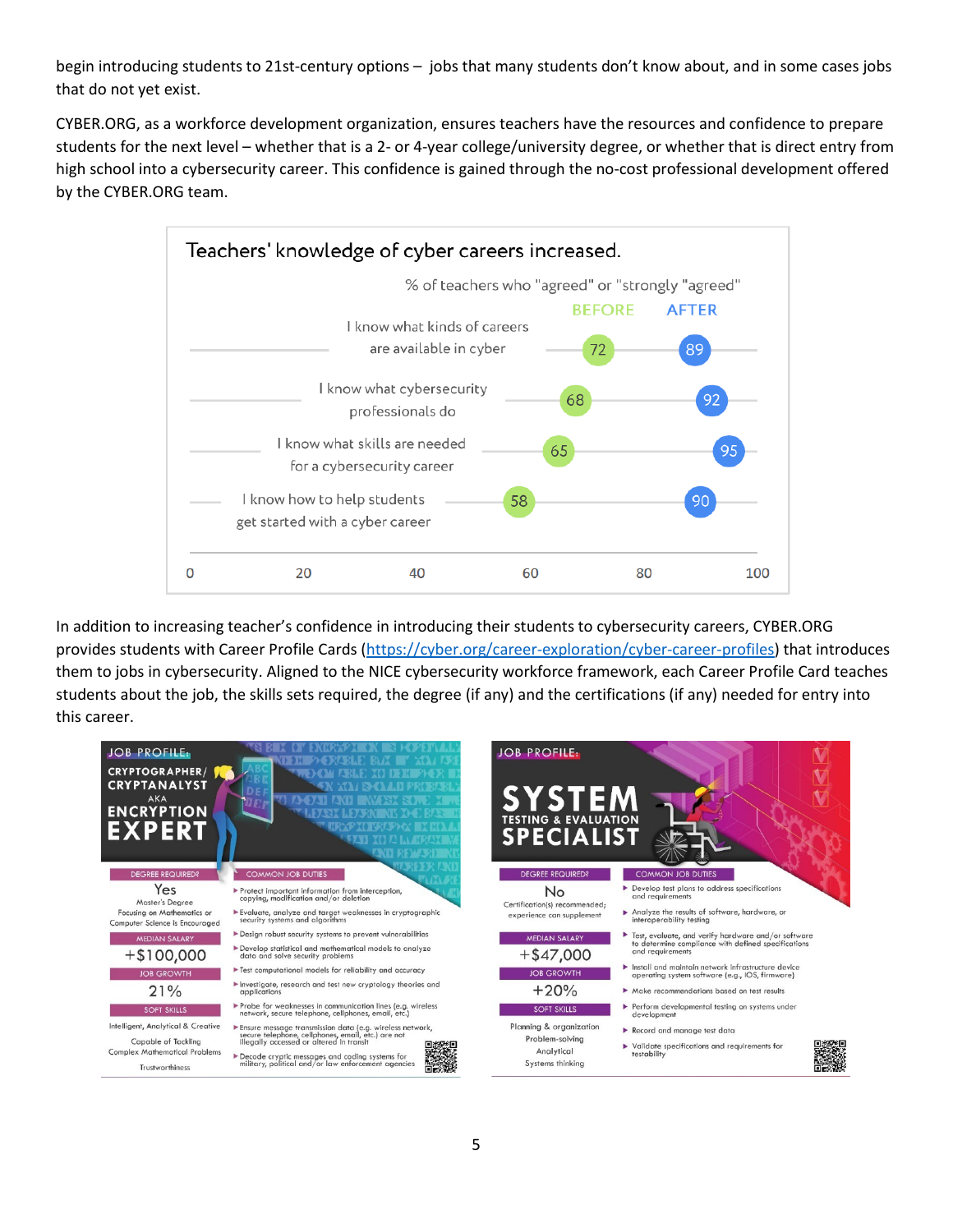The multi-faceted approach CYBER.ORG takes yields results. A regional study ([https://cyber.org/sites/default/files/2020-](https://cyber.org/sites/default/files/2020-06/Louisiana%20Study.pdf) [06/Louisiana%20Study.pdf](https://cyber.org/sites/default/files/2020-06/Louisiana%20Study.pdf)) found that high schools with teachers enrolled in CYBER.ORG curricula on average sent, in total, *four times more students* into cyber-related college of university degree programs as those that did not.



#### **INVESTING IN K-12 CYBER EDUCATION**

The solution for solving the cybersecurity workforce shortage is developing a capable pipeline of cybersecurity professionals who are entering the workforce at every level of education. CYBER.ORG is enabling K-12 teachers to serve as force multipliers, educating students to build the cybersecurity workforce of the future. The CETAP model and CYBER.ORG have provided a clear blueprint for bolstering the U.S. workforce pipeline for other areas critical to U.S. economic development and global technological competitiveness.

The work being done by CYBER.ORG through the CETAP program also supports the recommendations made by the Cyberspace Solarium Commission. The Commission's report on Growing a Stronger Federal Cybersecurity Workforce<sup>[1](#page-5-0)</sup> called out the importance of the CETAP program in helping recruit the talent needed to support the federal workforce. The Solarium Commission also identified that the CETAP program has "significant room to grow." To grow, CETAP would need additional funding and resources to:

- Increased access to curricula for educators;
- Development of pathways for immediate job entry, more direct connection of high schools to post-secondary workforce pathways, and engagements with more HBCU institutions;
- Expansion of recruiting and retaining students from military families for future cyber employment;
- Development of virtual curricula, resources that can be used by schools for student asynchronous learning, particularly in rural and underserved communities; and
- Launch of a virtual cyber laboratory specifically used for K-12 educators, providing an application-based learning environment for real-world cybersecurity lessons.

Congress has recognized the importance of CETAP. With the help of this Committee's former Chair Cedric Richmond as well as Senators Rosen and Cassidy, the FY21 National Defense Authorization Act (NDAA) formally authorized CETAP and codified the program's mission as a leader in the dissemination of cybersecurity-focused K-12 education resources and training. The FY 2021 authorization was paired with an appropriation of the annual base amount of \$4.3 million with an

<span id="page-5-0"></span><sup>1</sup> https://www.solarium.gov/public-communications/workforce-white-paper